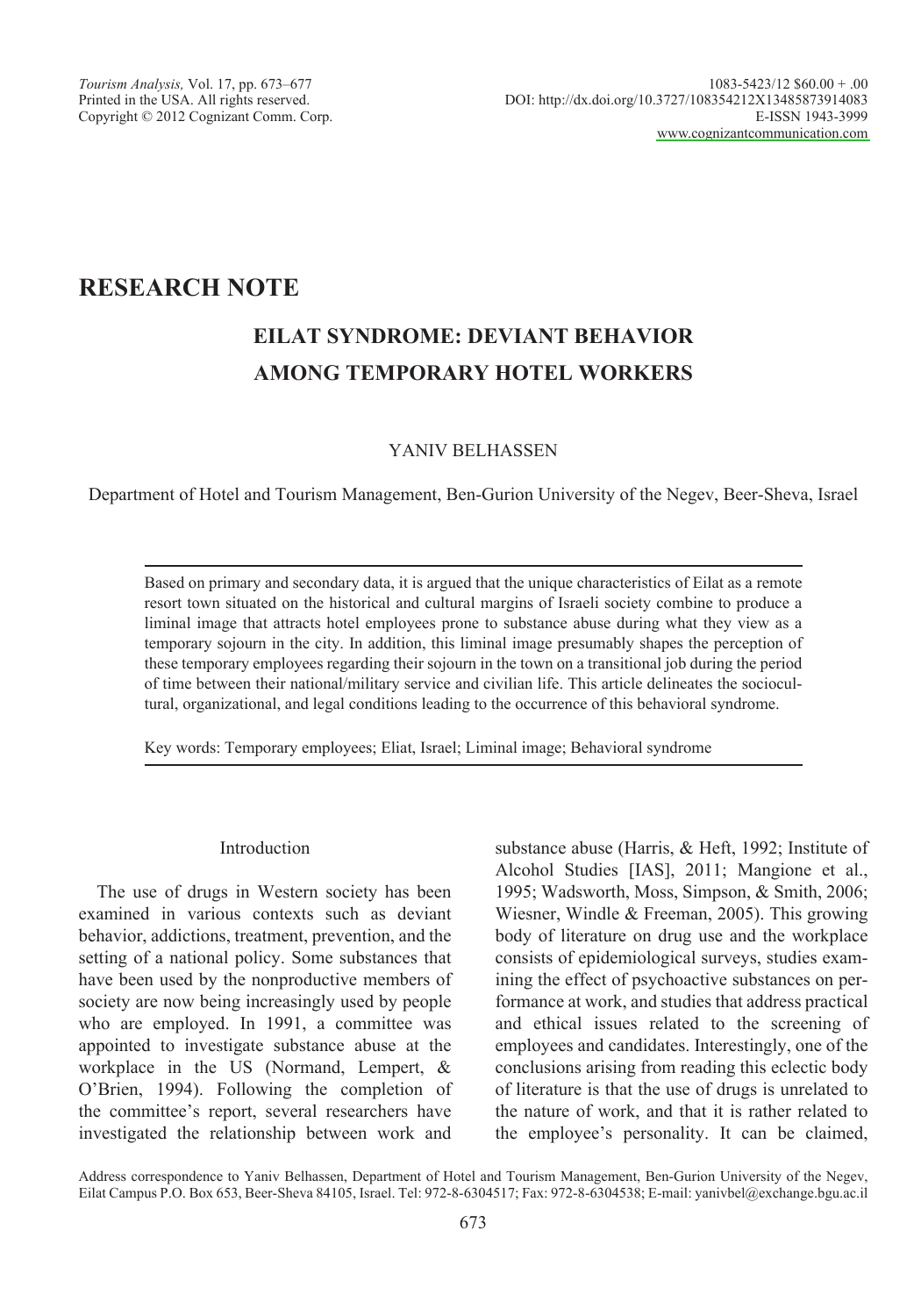however, that it would be irresponsible to arrive at the conclusion that there is no correlation whatsoever between the work environment and substance abuse. In an attempt to broaden this narrow perspective on substance use and work in this respect, this article will attempt to illustrate the way that the sociospatial isolation of Eilat and its unique characteristics as a remote resort town, can demonstrate and clarify the high rate of substance use among the hospitality workers in this town.

Following this line of research, a survey conducted in Eilat ( $n = 458$ )—a remote and isolated resort town at the southernmost tip of Israelreveals an extensive use of cigarettes, alcohol, and other illicit drugs among workers in the hospitality industry, which is a major employer in the town (Belhassen & Shani, 2012). The goal of the survey whose results would inspire the arguments included in this article was to examine the relationship between the habits of substance use by hospitality workers in Eilat, on the one hand, and the sociodemographic characteristics, job characteristics, and job attitudes, on the other, in terms of work alienation and job satisfaction scales (see also Belhassen & Shani, 2013). In brief, it was found that hospitality workers use substances at a rate that is much higher than the average within the general population (Bamberger, Biron, & Neuman, 2004). and higher than in any other job within the Israeli economy (Israel Anti Drug Authority [IADA], 2009). An overwhelming majority of the respondents  $(80\%)$  indicated that they had used alcohol in the 30 days prior to the survey, while approximately half of the respondents reported that they had at least one instance of binge drinking (i.e., five drinks on a single occasion) during the same period. With regard to illicit drugs, approximately 20% of the respondents reported the use of illegal drugs during the previous month. Finally,  $51.5\%$  reported cigarette smoking on a daily basis, and heavy use of tobacco (i.e., more than 10 cigarettes a day) was reported by 30.7% of the respondents.

Fifteen semistructured interviews and field note observations collected by a trained informant, who was employed at one of the hotels, shed light on a work culture that promotes the social and physical availability of substances. The interviewees indicated that going out to dance clubs and drinking in hars were their main leisure activities. All of the

interviewees engaged in such activities at least once and occasionally three to four times a week. Some workers reported that the use of cannabis was particularly popular as a way to pass time at home during nighttime, as a complementary activity to spectator sports, video games, and meeting with friends. Some also stated that they or other workers used cannabis at the hotels; the latter practices were in hiding but apparently not too cautiously. According to the interviewees, cannabis smoking during work hours was rare and usually took place "at the dark corners of the hotel" as one interviewee put it. Others reported that cannabis was used by workers when they were left alone for a prolonged period of time, such as employees conducting night audits and security workers on night shifts. Two interviewees reported a case where workers were dismissed after being caught smoking cannabis during work hours

### The Conditions That Nurture Eilat's **Liminal Work Environment**

Tourism-related syndromes are usually associated with the behavioral reactions of tourists while visiting places that hold some significant meaning. The most well known are the Jerusalem Syndrome, in which tourists or pilgrims experience religious delusions during their visits to the city (Kalian, Catinari, Heresco-Levi, & Witztum, 2008; Witztom & Kalian, 1999), and the Paris Syndrome, observed mainly among Japanese tourists who are deeply disappointed by the City of Light (Katada, 1998). In contradistinction to these two syndromes, which are related to the reaction of tourists, the Eilat Syndrome is principally a behavioral phenomenon affecting temporary workers in the tourism industry whereby they make a widespread use of substances during their brief employment as hotel workers in a remote resort town. This article will describe the cultural, organizational, and legal conditions under which this phenomenon occurs in Eilat. Under certain conditions, Eilat Syndrome could possibly develop in other resort towns as well. In what follows, this article attempts to delineate the three categories of conditions that arguably modulate the habits of substance use, and arguably other deviant behaviors, by hospitality workers during their sojourn in the city.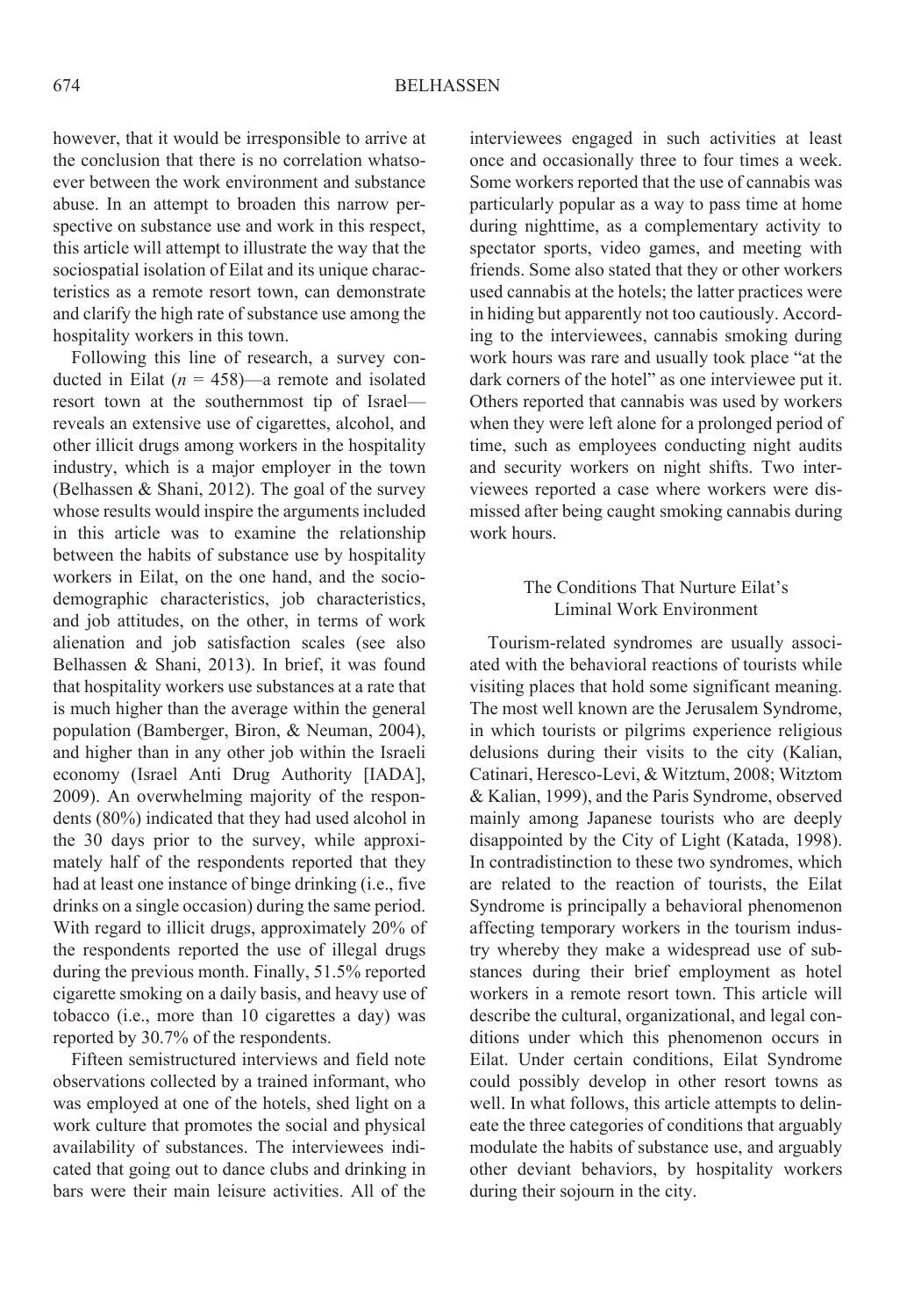#### The Sociocultural Aspect

In his analysis of the process that led to the emergence of Eilat's image as being liminal, Azaryahu (2005) noted that "being situated at the southernmost tip of Israel, the location of Eilat at the geographical margin of Israel created an image of an extraordinary place and sustained its prominent image within a popular imagination"  $(p. 117)$ . During its early years, Eilat served as a penal town for criminals, who were obligated to move to Eilat as part of their verdict (Markus, 1958). During the 1960s and 1970s, Eilat was famous for the "beatniks" who lived on its beaches seeking to escape the urban life.

The prevalence of substance use is readily explained in light of the thesis based on availability. In the study of substance use, theories based on availability suggest that the social and/or physical availability of alcohol, cigarettes, and drugs increases the rates of usage (e.g., Ames & Grube, 1999). Social availability refers to the normative support of substance use in social environments surrounding the users. Indeed, in the case of Eilat's specific prominent features—the city's geographic isolation from the rest of the country as well as its character as a liminal hub in Israeli society in which deviant behavior is tolerated (Azaryahu, 2005)arguably foster the social availability of substances among the residents of Eilat.

The above-mentioned interviews reveal an interhotel culture in which substance use and abuse have become acceptable and/or are tolerated due to the unique characteristics of the city's hospitality manpower. In this context, the interviewees spoke about clubbing and bar attendance as one of the few leisure activities available to them, especially for workers residing at one of the three hotel employee dormitories in the city. The vast majority of the residents of these building complexes (where some of the data was collected) are young single workers who come to Eilat to complete their 6-month job in order to qualify for the financial grant to which they are entitled following the completion of their military/national service. These workers view their stay in the city as a brief interlude following their military service and preceding their "real life back in Israel," as one interviewee put it. Such a perception of their Eilat stay fosters an attitude

where it is permissible to go out, drink occasionally, and experiment with other drugs. This attitude is reinforced by their age and point in their lives in most cases, they are young adults with no children—and in turn, it influences the general ambience in the city, especially among the hospitality workers.

#### The Organizational Aspect

The idea that the hospitality industry can be regarded as a liminal workplace fostering abnormal behavior is not new. This liminality and the associated deviant behavior may be traced to two features of the industry. First, due to the low level of skills required, hospitality workers are relegated to a weak labor market position, and they therefore<br>command a limited bargaining power. Second, the unique work environment of hotels fosters and perpetuates acts of moral and criminal deviance, such as substance abuse, inappropriate sexual behavior, and even criminal offenses such as petty theft (Miller, 1978; Shamir, 1981; Wood, 1992). This article seeks to broaden this thesis by showing how external forces contribute to the liminality of this remote, isolated resort town.

Despite the alienating job characteristics of some of the occupations at typical hotels, hospitality workers are among the lowest wage earners within the Israeli economy. Traditionally, data issued by the Israel Central Bureau of Statistics consistently reveal that they are at the bottom of the salary scale. The turnover within the hospitality industry in Eilat is quite high. In fact, the vast majority of Israeli employees do not remain in their jobs for more than 2 years. Yet managers agree that workers are crucial to the industry, since they hold the key to the overall quality of service that constitutes the core of the experience sold to the customers. In addition to  $\frac{1}{x}$  manifesting a service orientation and the ability to be attentive and empathetic to clients' complaints, employees working directly with clients are also required to express a high level of identification with the organization. This identification is manifested not only in the uniform that many of them are expected to wear during work hours, but also in the professional language and behavioral codes that they are required to adopt. Thus, it can be stated that the hospitality industry requires a high level of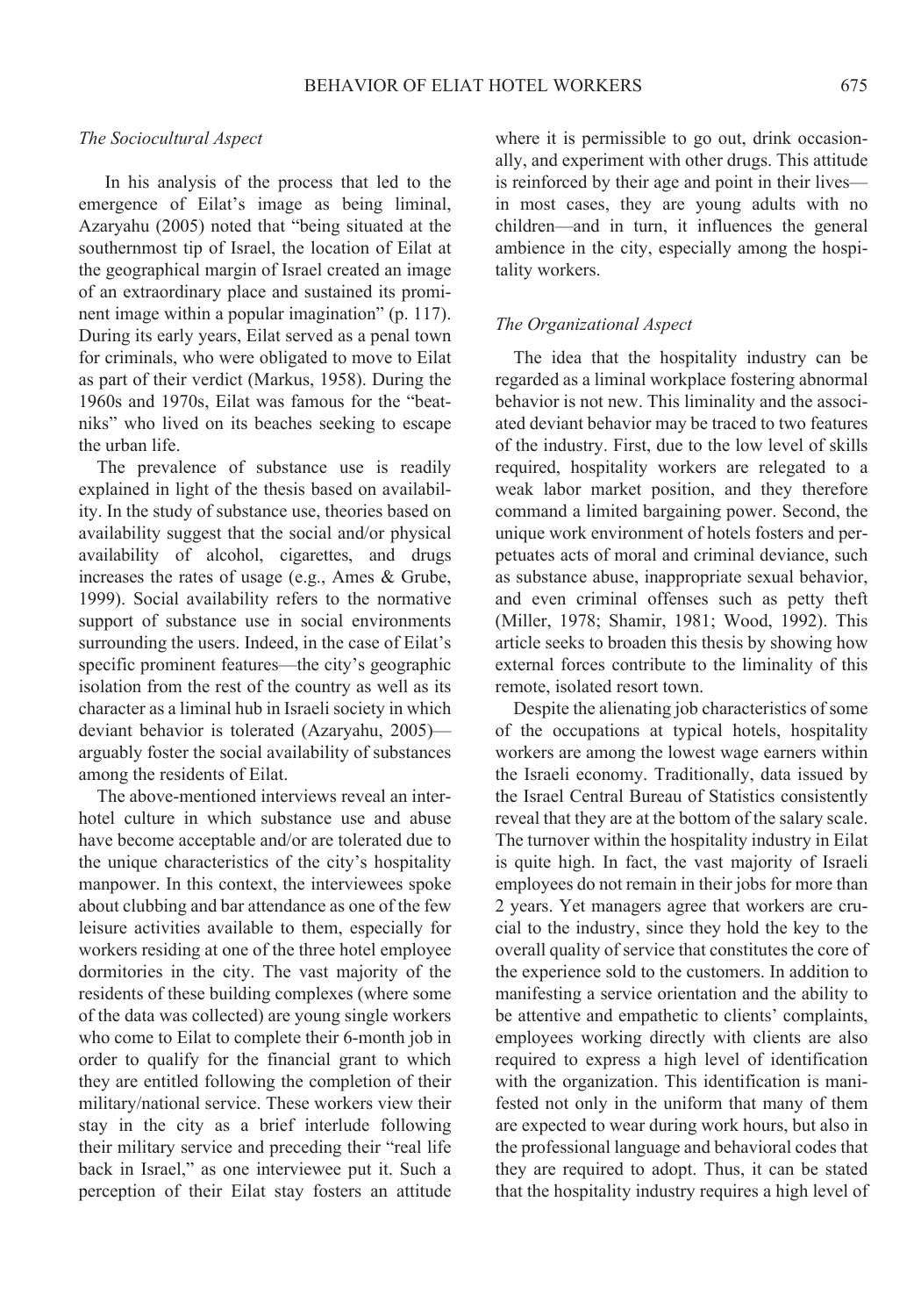commitment on the part of its hotel employees, including physical and emotional labor, to ensure good interaction with the clients (for a review on the subject of emotional labor and the falsification of emotions in the tourism industry, see Van Dijk  $\&$ Kirk, 2008).

The availability of alcohol in hotels is both physical and social. Physically, all of the hotels in the city sell alcohol, and some house the most prestigious bars. Drinking at bars is one of the few activities that the city offers tourists. Hotel workers are exposed to the nightlife even more than the typical local residents. The results of a comprehensive survey conducted in the US showed that young employees (aged  $18-25$ ) earning low wages, as well as low-paid workers in the food industry (either preparation or serving) or in service industries, are most likely to use psychoactive substances (Substance Abuse & Mental Heal Services Administration [SAMHSA], 2009). Curson and Young (1998) found that hospitality workers had high rates of alcohol use. Pizam  $(2010)$  argues that it is well known among researchers that many hotel workers experience problems associated with alcohol abuse. In fact, most of the interviewees admitted to coming to work with hangovers, especially on weekends. All these findings suggest that the hospitality industry tends to foster an organizational climate that tolerates the use of alcohol

#### The Legal Aspect

In 1988, the Israeli parliament passed an amendment to the "Grant to discharged soldiers performing vital work," a subsection of the National Insurance Law originally enacted in 1982. The rationale behind this law was to encourage discharged soldiers to work in fields identified as pivotal for the national economy and requiring low-level skills (industrial plants and workshops, construction sites, agricultural crop growing sites, packing houses, caring for disabled people). The 1988 amendment added hotels and gas stations to the list of preferred workplaces. The people eligible for the full grant  $(*\$2,400$  as of January 2011) are discharged soldiers (and women following the completion of their national service instead) who had worked for 6 months in a preferred job as stipulated by the law. Eligible persons who work for a shorter period of time may be entitled to partial payment under certain conditions. When the amendment was passed, young adults began to flow to Eilat in large numbers. The town admittedly offers them the opportunity to experience their first job as employed citizens after completing their military service, which usually starts immediately after high school, at the age of 18. However, it would be reasonable to assume that the remoteness of Eilat's location, coupled with its image as a resort town where the sun never stops shining as well as its reputation as a liminal hub in Israeli societv. are the magnets that attract so many young adults to the city. Arguably, the 1988 Discharged Soldiers Law determines the temporal parameters of the stint in Eilat and accentuates the liminality of this time away from home—during this period of time when each young person can explore his/her freedom in relative independence (for many workers this will be their first experience as civilians away from their parents' homes).

#### Conclusions

Drawing on the case of Eilat's hospitality industry, this article contributes to the growing literature on drug usage in the workplace by suggesting that the working environment may influence the drinking and drug use habits of employees. It illustrates that the sociospatial marginality of Eilat is an important element in being attractive to temporary employees who come to work, explore, and live in the remote resort town. The conditions that arguably cultivate the deviant behaviors described above provide an insight into a social problem that can be examined in other resort locations with similar sociospatial features. In this respect, this article shifts the focus from the workers' personality and disposition—an approach that governs the literature on drug use within the workplace—into a supplementary approach, which takes into account the influence of the broader working conditions as well that might trigger deviant behaviors.

Further research will admittedly be needed to provide managers and policy makers with the tools required to reduce the negative impact of substance use on the workers' performance. Nevertheless, based on the data gathered so far, it is already possible to make certain recommendations. One